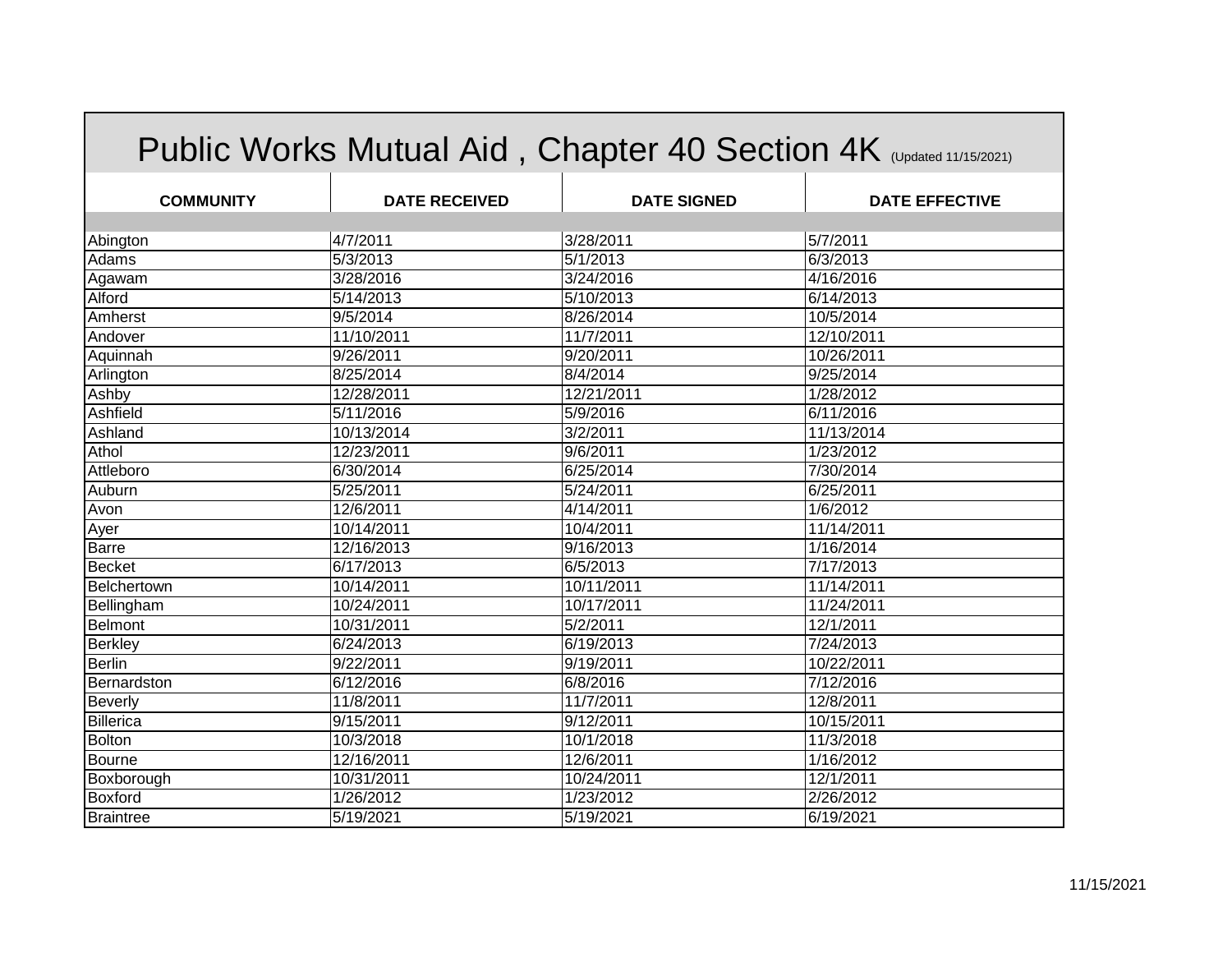|                   |                        |                    | Public Works Mutual Aid, Chapter 40 Section 4K (Updated 11/15/2021) |
|-------------------|------------------------|--------------------|---------------------------------------------------------------------|
| <b>COMMUNITY</b>  | <b>DATE RECEIVED</b>   | <b>DATE SIGNED</b> | <b>DATE EFFECTIVE</b>                                               |
| <b>Brewster</b>   | 9/21/2011              | 9/13/2011          | 10/21/2011                                                          |
| Bridgewater       | 2/8/2012               | 2/7/2012           | 3/8/2012                                                            |
| <b>Brimfield</b>  | 9/14/2011              | $\sqrt{9/12/2011}$ | 10/14/2011                                                          |
| <b>Brookfield</b> | $\sqrt{6/22}/2012$     | 6/19/2012          | 7/22/2012                                                           |
| <b>Brookline</b>  | 5/14/2012              | 1/10/2012          | 6/14/2012                                                           |
| <b>Buckland</b>   | 11/10/2011             | 10/11/2011         | 12/10/2011                                                          |
| Burlington        | 3/12/2012              | 11/14/2011         | 4/12/2012                                                           |
| Cambridge         | 9/27/2016              | 8/24/2016          | 10/27/2016                                                          |
| Canton            | 11/17/2011             | 10/25/2011         | 12/17/2011                                                          |
| Carver            | 10/20/2011             | 10/11/2011         | 11/20/2011                                                          |
| Chatham           | 12/12/2011             | 12/6/2011          | 1/12/2012                                                           |
| Chelmsford        | 9/14/2011              | 9/12/2011          | 10/14/2011                                                          |
| Chelsea           | 2/1/2016               | 9/19/2011          | 3/1/2016                                                            |
| Cheshire          | 5/14/2013              | 4/2/2013           | 6/14/2013                                                           |
| Chester           | 9/14/2011              | 9/12/2011          | 10/14/2011                                                          |
| Chesterfield      | 9/14/2011              | 9/12/2011          | 10/14/2011                                                          |
| Chicopee          | 10/28/2011             | 10/7/2011          | 11/28/2011                                                          |
| Chilmark          | 7/27/2017              | 7/25/2017          | 8/27/2017                                                           |
| Clarksburg        | 3/21/2012              | 3/19/2012          | 4/21/2012                                                           |
| Colrain           | 9/29/2011              | 9/19/2011          | 10/29/2011                                                          |
| Concord           | 3/30/2015              | 3/23/2015          | 4/30/2015                                                           |
| Conway            | $\frac{1}{9}{21}/2011$ | 9/19/2011          | 10/21/2011                                                          |
| Cummington        | 10/5/2011              | 10/3/2011          | 11/5/2011                                                           |
| Dalton            | $\frac{9}{26}$ /2013   | 9/9/2013           | 10/26/2013                                                          |
| Danvers           | 11/22/2011             | 11/21/2011         | 11/22/2011                                                          |
| Dartmouth         | 9/15/2011              | 9/12/2011          | 10/15/2011                                                          |
| Dedham            | 10/3/2011              | 9/22/2011          | 11/3/2011                                                           |
| Deerfield         | 10/26/2012             | 10/24/2012         | 11/26/2012                                                          |
| Dennis            | 11/14/2011             | 11/1/2011          | 12/14/2011                                                          |
| Dighton           | 7/31/2013              | 7/31/2013          | 8/31/2013                                                           |
| Douglas           | $\frac{1}{21/2014}$    | 1/28/2014          | 2/21/2014                                                           |
| Dover             | 9/20/2011              | 9/15/2011          | 10/20/2011                                                          |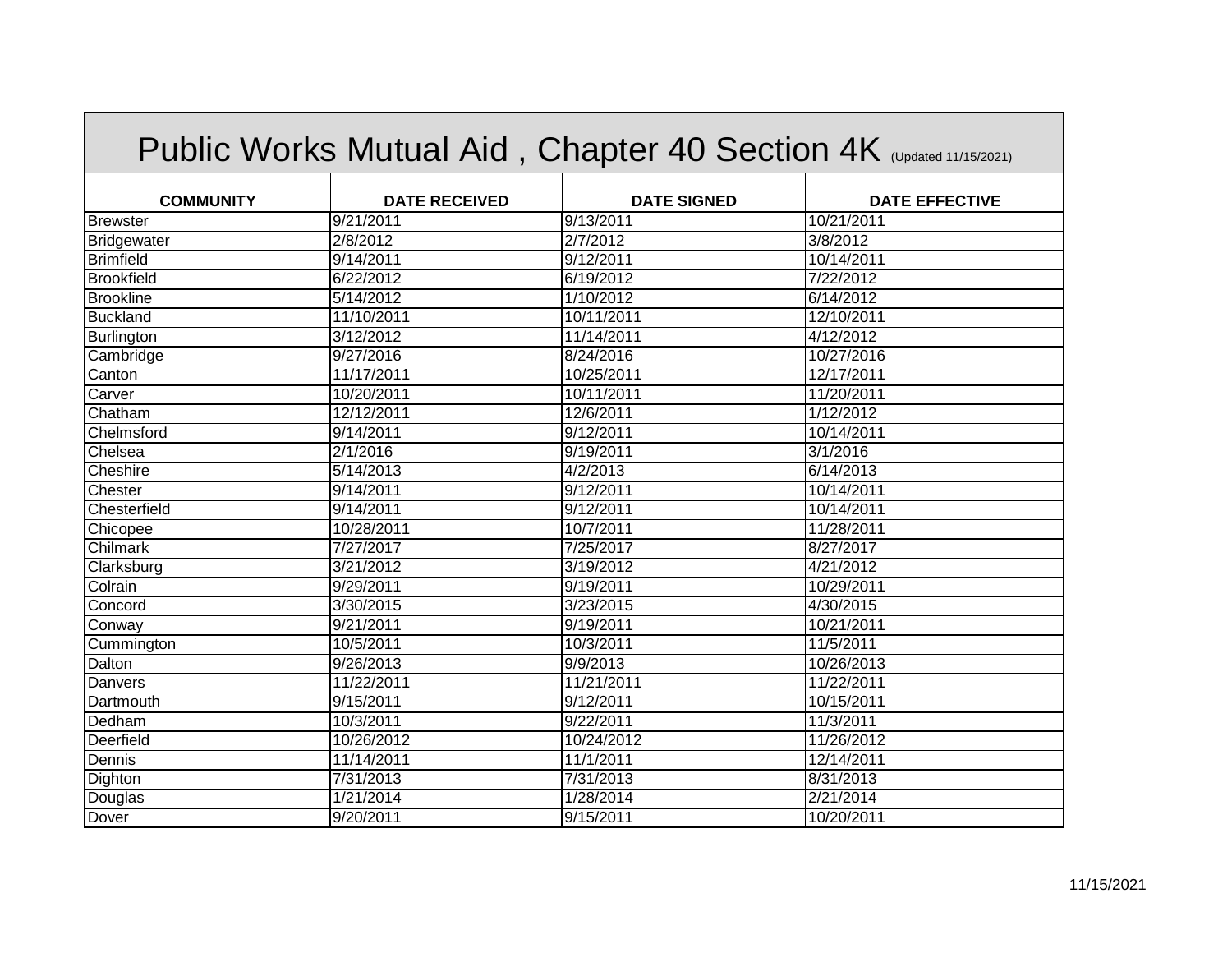| Public Works Mutual Aid, Chapter 40 Section 4K (Updated 11/15/2021) |                      |                    |                       |  |
|---------------------------------------------------------------------|----------------------|--------------------|-----------------------|--|
| <b>COMMUNITY</b>                                                    | <b>DATE RECEIVED</b> | <b>DATE SIGNED</b> | <b>DATE EFFECTIVE</b> |  |
| <b>Dudley</b>                                                       | 9/26/2012            | 9/24/2012          | 10/26/2012            |  |
| Dunstable                                                           | 9/10/2014            | 9/10/2014          | 10/10/2014            |  |
| Duxbury                                                             | 12/5/2013            | 12/2/2013          | 1/5/2014              |  |
| East Bridgewater                                                    | 11/22/2016           | 11/14/2016         | 12/22/2016            |  |
| <b>East Brookfield</b>                                              | 3/28/2018            | 3/19/2018          | 4/28/2018             |  |
| East Lomgmeadow                                                     | 1/28/2016            | 1/19/2016          | 2/28/2016             |  |
| Eastham                                                             | 10/25/2011           | 10/25/2011         | 11/25/2011            |  |
| Easthampton                                                         | 9/9/2011             | 9/7/2011           | 10/9/2011             |  |
| Easton                                                              | 4/3/2013             | 3/11/2013          | 5/3/2013              |  |
| Egremont                                                            | 9/15/2011            | 9/13/2011          | 10/15/2011            |  |
| Erving                                                              | 5/23/2016            | 5/16/2016          | 6/23/2016             |  |
| Essex                                                               | 9/29/2011            | 9/26/2011          | 10/29/2011            |  |
| Fairhaven                                                           | 11/18/2019           | 11/13/2019         | 1/18/2020             |  |
| <b>Fall River</b>                                                   | 9/20/2011            | 9/6/2011           | 10/20/2011            |  |
| Falmouth                                                            | 4/19/2012            | 3/5/2012           | 5/19/2012             |  |
| Fitchburg                                                           | 12/20/2012           | 12/19/2012         | 1/20/2013             |  |
| Florida                                                             | 2/3/2014             | 1/15/2014          | 3/3/2014              |  |
| Framingham                                                          | 12/10/2012           | 11/27/2012         | 1/10/2013             |  |
| Franklin                                                            | 9/9/2011             | 6/15/2011          | 10/9/2011             |  |
| Freetown                                                            | 10/6/2011            | Not listed         | 11/6/2011             |  |
| Georgetown                                                          | 12/17/2013           | 12/16/2013         | 1/17/2014             |  |
| Gill                                                                | 12/4/2013            | 12/2/2013          | 1/4/2014              |  |
| Gloucester                                                          | 12/9/2014            | 12/9/2014          | 1/9/2015              |  |
| Goshen                                                              | 9/1/2011             | 8/29/2011          | 10/1/2011             |  |
| Gosnold                                                             | 11/21/2011           | 10/21/2011         | 12/21/2011            |  |
| Granby                                                              | 11/8/2013            | 11/4/2013          | 12/8/2013             |  |
| Granville                                                           | 10/12/2011           | 9/26/2011          | 11/12/2011            |  |
| <b>Great Barrington</b>                                             | 11/22/2011           | 11/14/2011         | 12/22/2011            |  |
| Groveland                                                           | 9/29/2011            | 9/26/2011          | 10/29/2011            |  |
| Hadley                                                              | 11/21/2012           | 11/14/2012         | 12/21/2012            |  |
| Halifax                                                             | 9/21/2011            | 9/19/2011          | 10/21/2011            |  |
| Hamilton                                                            | 2/26/2019            | 2/25/2019          | 3/26/2019             |  |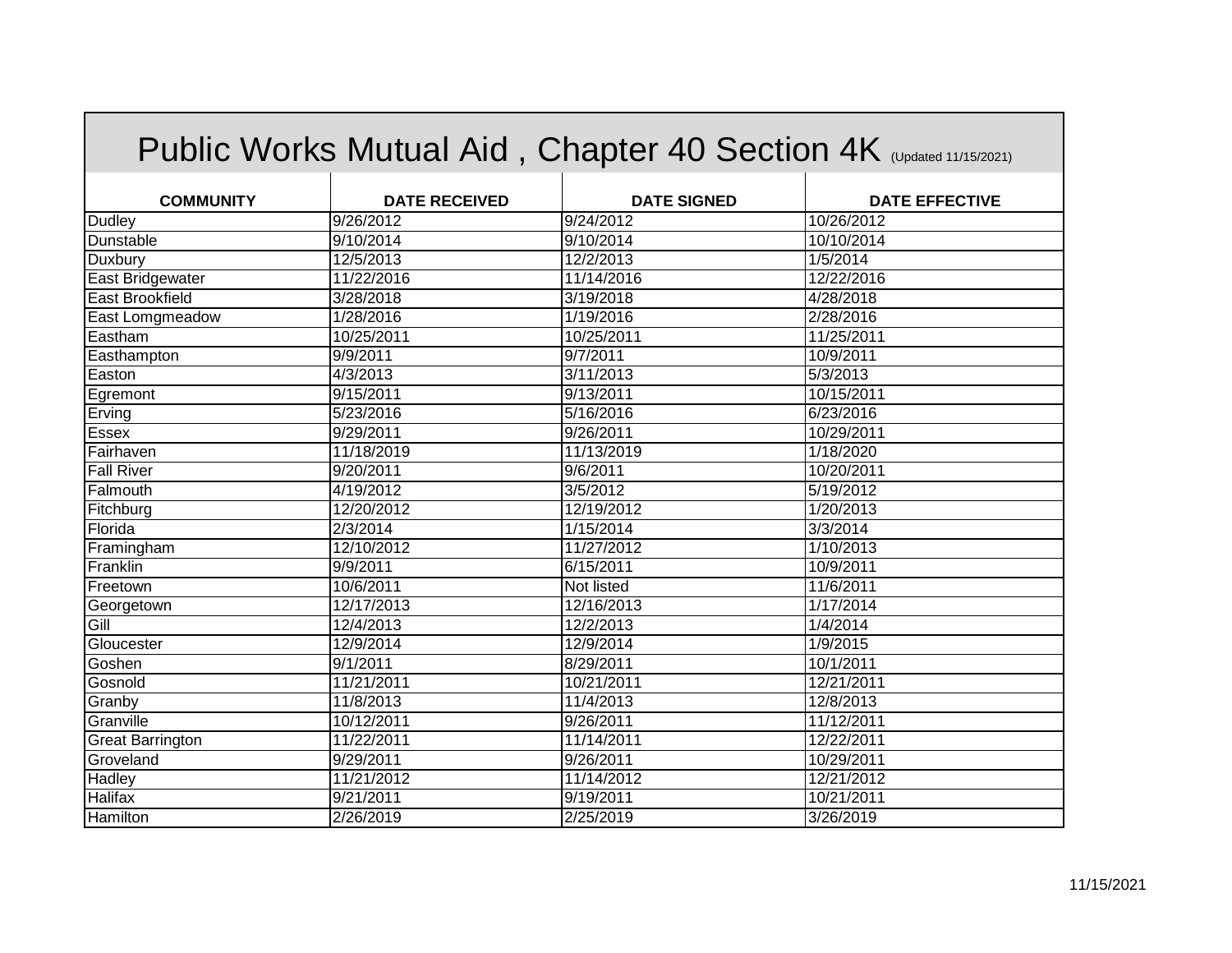|                  |                      |                     | Public Works Mutual Aid, Chapter 40 Section 4K (Updated 11/15/2021) |
|------------------|----------------------|---------------------|---------------------------------------------------------------------|
| <b>COMMUNITY</b> | <b>DATE RECEIVED</b> | <b>DATE SIGNED</b>  | <b>DATE EFFECTIVE</b>                                               |
| Hampden          | 12/1/2015            | 11/23/2015          | 1/1/2016                                                            |
| Hancock          | 2/3/2014             | 1/21/2014           | 2/3/2014                                                            |
| Hanover          | 4/18/2012            | 4/4/2012            | 5/18/2012                                                           |
| Hanson           | 9/30/2011            | 9/13/2011           | 10/30/2011                                                          |
| Harvard          | 7/8/2020             | 4/29/2020           | 8/8/2020                                                            |
| Hatfield         | 5/1/2012             | 4/24/2012           | 6/1/2012                                                            |
| Haverhill        | 9/20/2011            | 9/16/2011           | 10/20/2011                                                          |
| Hawley           | 5/21/2016            | 5/17/2016           | 6/21/2016                                                           |
| Heath            | 9/20/2011            | 9/12/2011           | 10/20/2011                                                          |
| Hingham          | 9/16/2019            | 9/10/2019           | 10/16/2019                                                          |
| Hinsdale         | 7/20/2012            | 3/6/2012            | 8/20/2012                                                           |
| Holden           | 12/4/2018            | 3/19/2018           | 1/4/2019                                                            |
| Holland          | 6/11/2013            | $\sqrt{5/21/2013}$  | 7/11/2013                                                           |
| Holyoke          | 9/26/2013            | 9/12/2013           | 10/26/2013                                                          |
| Hopedale         | 3/3/2014             | 2/24/2014           | 4/3/2014                                                            |
| Hopkinton        | 9/28/2011            | 9/20/2011           | 10/28/2011                                                          |
| Hubbardston      | 9/11/2013            | 8/26/2013           | 10/11/2013                                                          |
| Hudson           | 9/14/2011            | 9/12/2011           | 10/14/2011                                                          |
| Huntington       | 11/7/2011            | 11/2/2011           | 12/7/2011                                                           |
| Ipswich          | 7/6/2012             | 6/25/2012           | 8/6/2012                                                            |
| Lakeville        | 10/12/2011           | 10/3/2011           | 11/12/2011                                                          |
| Lanesborough     | 5/23/2013            | 5/20/2013           | 6/23/2013                                                           |
| Lee              | 11/12/2014           | 10/21/2014          | 12/12/2014                                                          |
| Leicester        | 10/5/2011            | 9/26/2011           | 11/5/2011                                                           |
| Lenox            | 11/13/2011           | 10/5/2011           | 11/13/2011                                                          |
| Leverett         | 4/6/2016             | 4/5/2016            | 5/6/2016                                                            |
| Lexington        | 6/7/2013             | 2/11/2013           | 7/7/2013                                                            |
| Lincoln          | 9/26/2011            | $\frac{9}{22}/2011$ | 10/26/2011                                                          |
| Littleton        | 6/25/2014            | 6/23/2014           | 7/25/2014                                                           |
| Longmeadow       | 2/19/2016            | 1/5/2016            | 3/19/2016                                                           |
| Lunenberg        | 1/20/2012            | 1/17/2012           | 2/20/2012                                                           |
| Lynn             | 7/25/2016            | 7/19/2016           | 8/25/2016                                                           |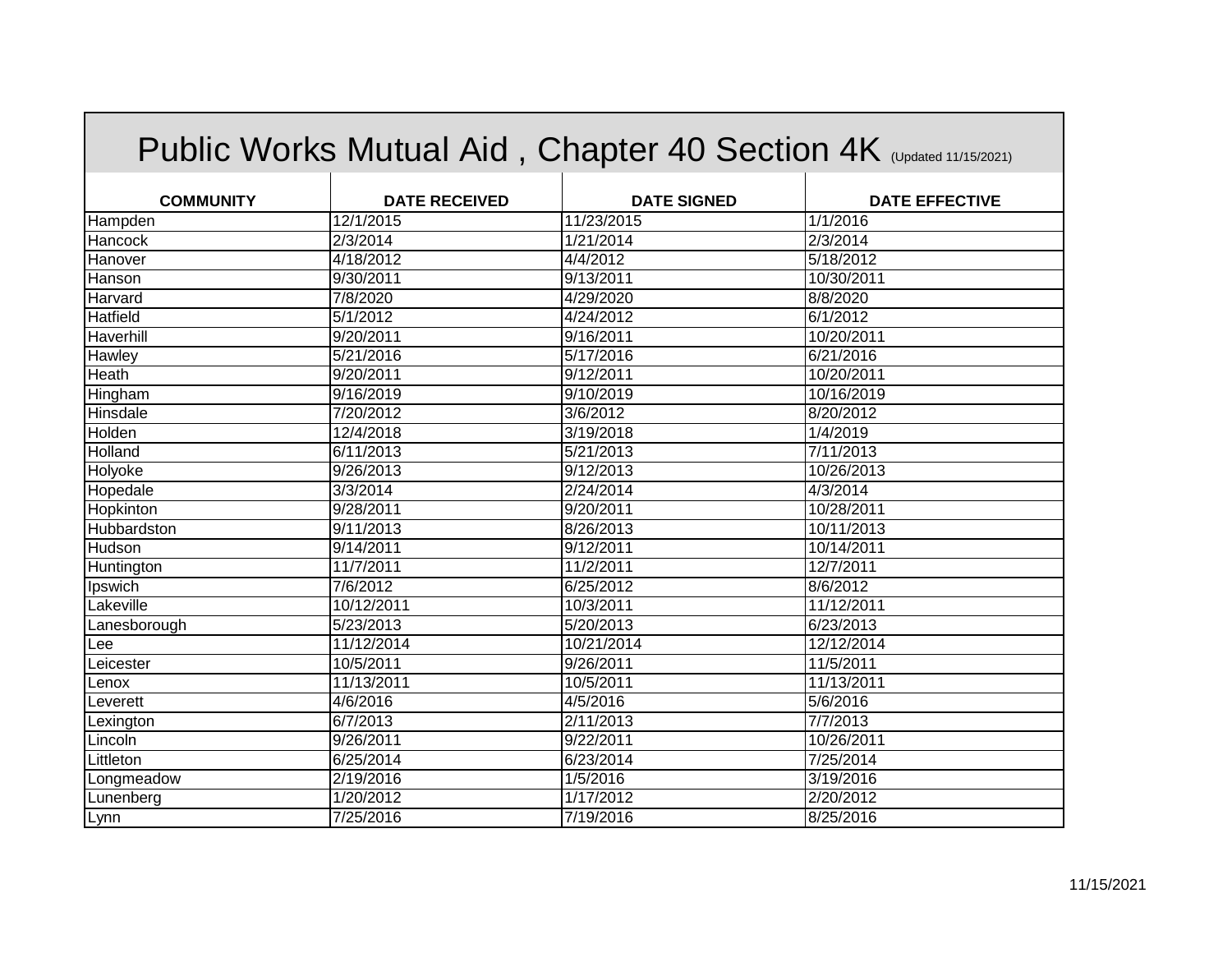|                  |                        | Public Works Mutual Aid, Chapter 40 Section 4K (Updated 11/15/2021) |                       |
|------------------|------------------------|---------------------------------------------------------------------|-----------------------|
| <b>COMMUNITY</b> | <b>DATE RECEIVED</b>   | <b>DATE SIGNED</b>                                                  | <b>DATE EFFECTIVE</b> |
| Lynnfield        | 3/28/2016              | 3/21/2016                                                           | 4/28/2016             |
| Manchester       | 10/4/2011              | 9/19/2011                                                           | 11/4/2011             |
| Mansfield        | 10/31/2011             | 10/27/2011                                                          | 12/1/2011             |
| Marblehead       | 9/19/2011              | 9/14/2011                                                           | 10/19/2011            |
| Marion           | 10/4/2011              | 9/20/2011                                                           | 11/4/2011             |
| Marlborough      | $\frac{1}{7}{29}/2011$ | 7/27/2011                                                           | 8/29/2011             |
| Marshfield       | 10/19/2011             | 10/17/2011                                                          | 11/19/2011            |
| Maynard          | 10/18/2011             | 10/18/2011                                                          | 11/18/2011            |
| Medfield         | 10/7/2011              | 9/20/2011                                                           | 11/7/2011             |
| Medford          | 10/7/2016              | 10/4/2016                                                           | 11/7/2016             |
| Medway           | 10/5/2011              | 10/3/2011                                                           | 11/5/2011             |
| Melrose          | 9/9/2011               | 9/6/2011                                                            | 10/9/2011             |
| Mendon           | 7/29/2016              | 7/12/2016                                                           | 8/29/2016             |
| Methuen          | 10/3/2011              | 9/29/2011                                                           | 11/3/2011             |
| Middleborough    | 10/7/2011              | 9/30/2011                                                           | 11/7/2011             |
| Middlefield      | 10/13/2011             | 10/3/2011                                                           | 11/13/2011            |
| Middleton        | $\frac{9}{30/2011}$    | 9/13/2011                                                           | 10/30/2011            |
| <b>Millis</b>    | 9/14/2011              | 9/12/2011                                                           | 10/14/2011            |
| Monroe           | 9/6/2011               | 8/29/2011                                                           | 10/6/2011             |
| Monson           | 10/3/2011              | 9/29/2011                                                           | 11/3/2011             |
| Montague         | 3/31/2012              | 2/13/2012                                                           | 5/1/2012              |
| Monterey         | 11/16/2011             | 11/14/2011                                                          | 12/15/2011            |
| Montgomery       | $\overline{9}/22/2011$ | 9/15/2011                                                           | 10/22/2011            |
| Nahant           | 12/1/2011              | 11/7/2011                                                           | 1/1/2012              |
| Nantucket        | 11/2/2011              | 10/19/2011                                                          | 12/2/2011             |
| <b>Natick</b>    | 1/25/2012              | 1/23/2012                                                           | 2/25/2012             |
| Needham          | 11/4/2011              | 10/25/2011                                                          | 12/4/2011             |
| New Ashford      | 10/9/2015              | 9/30/2015                                                           | 11/9/2015             |
| New Marlborough  | 9/1/2011               | 8/31/2011                                                           | 10/1/2011             |
| New Salem        | 12/4/2013              | 11/25/2013                                                          | 1/4/2014              |
| Newbury          | 10/31/2011             | 10/27/2011                                                          | 12/1/2011             |
| Newburyport      | $\overline{2}/27/2014$ | 2/26/2014                                                           | 3/27/2014             |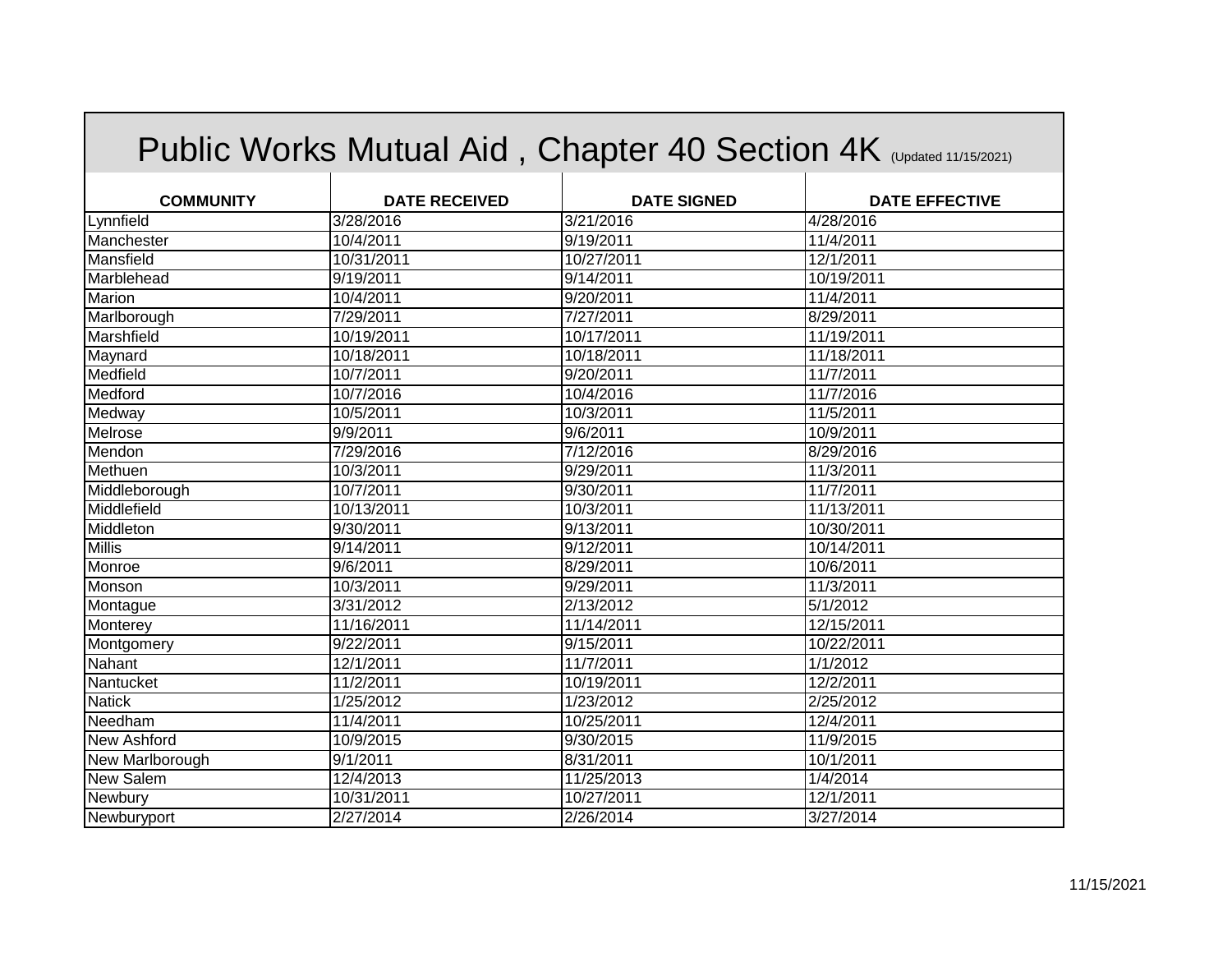|                  |                      |                       | Public Works Mutual Aid, Chapter 40 Section 4K (Updated 11/15/2021) |
|------------------|----------------------|-----------------------|---------------------------------------------------------------------|
| <b>COMMUNITY</b> | <b>DATE RECEIVED</b> | <b>DATE SIGNED</b>    | <b>DATE EFFECTIVE</b>                                               |
| Norfolk          | 3/7/2019             | 3/4/2019              | 4/7/2019                                                            |
| North Adams      | 10/6/2011            | 10/4/2011             | 11/6/2011                                                           |
| North Andover    | 1/12/2012            | 1/9/2012              | 2/12.2012                                                           |
| North Attleboro  | 9/13/2011            | 9/8/2011              | 10/13/2011                                                          |
| North Brookfield | 9/29/2011            | $\frac{9}{27/2011}$   | 10/29/2011                                                          |
| North Reading    | 1/30/2012            | 1/23/2012             | 3/1/2012                                                            |
| Northborough     | 6/20/2018            | 6/11/2018             | 7/20/2018                                                           |
| Northbridge      | 1/26/2012            | 1/23/2012             | 2/26/2012                                                           |
| Northfield       | 12/16/2011           | 12/13/2011            | 1/16/2012                                                           |
| Norton           | 10/24/2011           | 10/20/2011            | 11/24/2011                                                          |
| Norwood          | 9/8/2011             | 9/6/2011              | 10/8/2011                                                           |
| Oakham           | 9/23/2011            | 9/19/2011             | 10/23/2011                                                          |
| Otis             | 6/17/2013            | 6/1/2013              | 7/17/2013                                                           |
| Palmer           | 5/15/2013            | 5/14/2013             | 6/15/2013                                                           |
| Paxton           | 9/7/2011             | 3/21/2011             | 10/7/2011                                                           |
| Pelham           | 9/23/2011            | 9/12/2011             | 10/23/2011                                                          |
| Pembroke         | 11/15/2019           | 10/29/2019            | 1/15/2020                                                           |
| Pepperell        | 12/18/2017           | 10/16/2017            | 1/18/2018                                                           |
| Peru             | 9/7/2011             | 8/29/2011             | 10/7/2011                                                           |
| Petersham        | 9/29/2011            | 9/27/2011             | 10/29/2011                                                          |
| Phillipston      | 5/22/2021            | 4/7/2021              | 6/22/2021                                                           |
| Pittsfield       | 5/14/2013            | 5/7/2013              | 6/14/2013                                                           |
| Plainfield       | 9/29/2011            | 9/13/2011             | 10/29/2011                                                          |
| Plainville       | 9/28/2017            | 9/20/2017             | 10/20/2017                                                          |
| Plympton         | 9/22/2011            | $\frac{1}{9}$ 19/2011 | 10/23/2011                                                          |
| Provincetown     | 9/14/2011            | 9/12/2011             | 10/14/2011                                                          |
| Quincy           | 5/29/2019            | 2/12/2019             | 6/29/2019                                                           |
| Reading          | 9/29/2011            | 9/28/2011             | 10/29/2011                                                          |
| Revere           | 8/31/2011            | 8/29/2011             | 10/1/2011                                                           |
| Richmond         | 1/9/2014             | 1/8/2014              | 2/9/2014                                                            |
| Rockport         | 9/28/2011            | 6/14/2011             | 10/28/2011                                                          |
| Rowe             | 11/18/2011           | 10/26/2011            | 12/18/2011                                                          |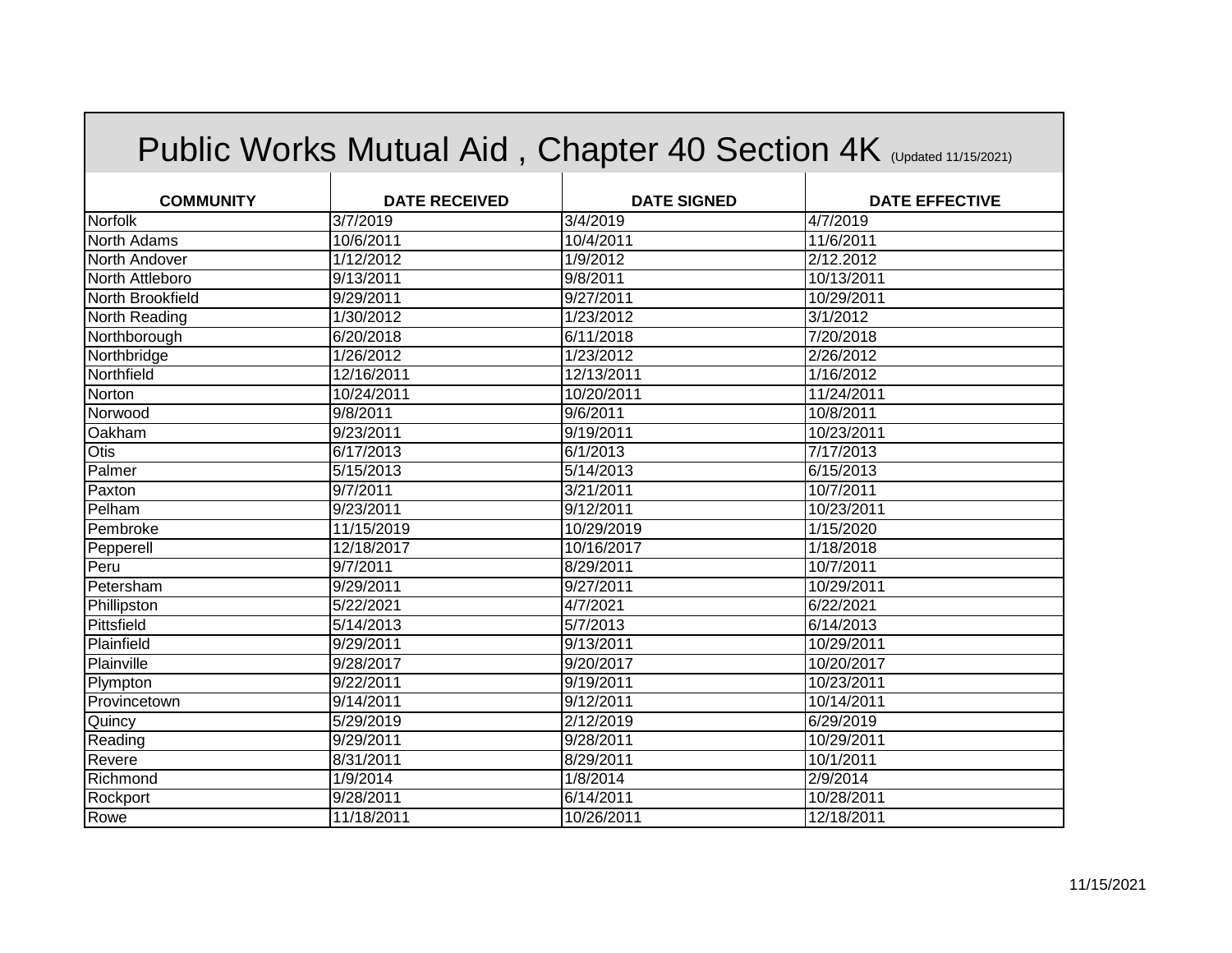|                         |                      | Public Works Mutual Aid, Chapter 40 Section 4K (Updated 11/15/2021) |                       |
|-------------------------|----------------------|---------------------------------------------------------------------|-----------------------|
| <b>COMMUNITY</b>        | <b>DATE RECEIVED</b> | <b>DATE SIGNED</b>                                                  | <b>DATE EFFECTIVE</b> |
| Rowley                  | 1/18/2012            | 1/13/2012                                                           | 2/18/2012             |
| Royalston               | 11/8/2013            | 10/4/2013                                                           | 12/8/2013             |
| Russell                 | 9/19/2011            | 9/13/2011                                                           | 10/19/2011            |
| Rutland                 | 5/9/2011             | 5/5/2011                                                            | 6/9/2011              |
| Salem                   | 9/23/2011            | 9/23/2011                                                           | 10/23/2011            |
| Sandisfield             | 4/8/2016             | 3/30/2016                                                           | 5/8/2016              |
| Sandwich                | 9/27/2012            | 10/20/2011                                                          | 10/27/2012            |
| Saugus                  | 3/20/2017            | 3/15/2017                                                           | 4/15/2017             |
| Savoy                   | 12/1/2011            | 11/22/2011                                                          | 1/1/2012              |
| Scituate                | 2/10/2020            | 2/7/2020                                                            | 4/10/2020             |
| Sharon                  | 9/23/2011            | 9/20/2011                                                           | 10/23/2011            |
| Shelburne               | 8/28/2013            | 8/26/2013                                                           | 9/28/2013             |
| Sherborn                | 8/31/2011            | 2/17/2011                                                           | 10/1/2011             |
| Shirley                 | 10/7/2011            | 10/3/2011                                                           | 11/7/2011             |
| Shrewsbury              | 5/3/2018             | 4/12/2018                                                           | 6/3/2018              |
| Shutesbury              | 10/20/2011           | 10/11/2011                                                          | 11/20/2011            |
| Somerville              | 1/29/2014            | 1/27/2014                                                           | 3/1/2014              |
| South Hadley            | $\sqrt{5/25/2012}$   | 3/20/2012                                                           | 6/25/2012             |
| Southampton             | 8/26/2015            | 8/25/2015                                                           | 9/26/2015             |
| Southborough            | 11/7/2011            | 11/1/2011                                                           | 12/7/2011             |
|                         | 11/15/2013           | 11/15/2013                                                          | 12/15/2013            |
| Springfield             | 9/9/2011             | 9/7/2011                                                            | 10/9/2011             |
| Stockbridge<br>Stoneham |                      |                                                                     |                       |
|                         | 9/29/2011            | 9/20/2011                                                           | 10/29/2011            |
| Stow                    | 10/6/2011            | 9/22/2011                                                           | 11/6/2011             |
| Sturbridge              | 7/20/2015            | 7/20/2015                                                           | 8/20/2015             |
| Sudbury                 | 3/25/2020            | 6/11/2019                                                           | 4/25/2020             |
| Sunderland              | 5/9/2016             | 5/2/2016                                                            | 6/9/2016              |
| Swampscott              | 9/16/2011            | 9/14/2011                                                           | 10/16/2011            |
| Swansea                 | 3/15/2012            | 3/6/2012                                                            | 4/15/2012             |
| Taunton                 | 6/28/2013            | 6/27/2013                                                           | 7/28/2013             |
| Templeton               | 10/11/2011           | 9/26/2011                                                           | 11/11/2011            |
| Tewksbury               | 3/8/2012             | 2/28/2012                                                           | 4/8/2012              |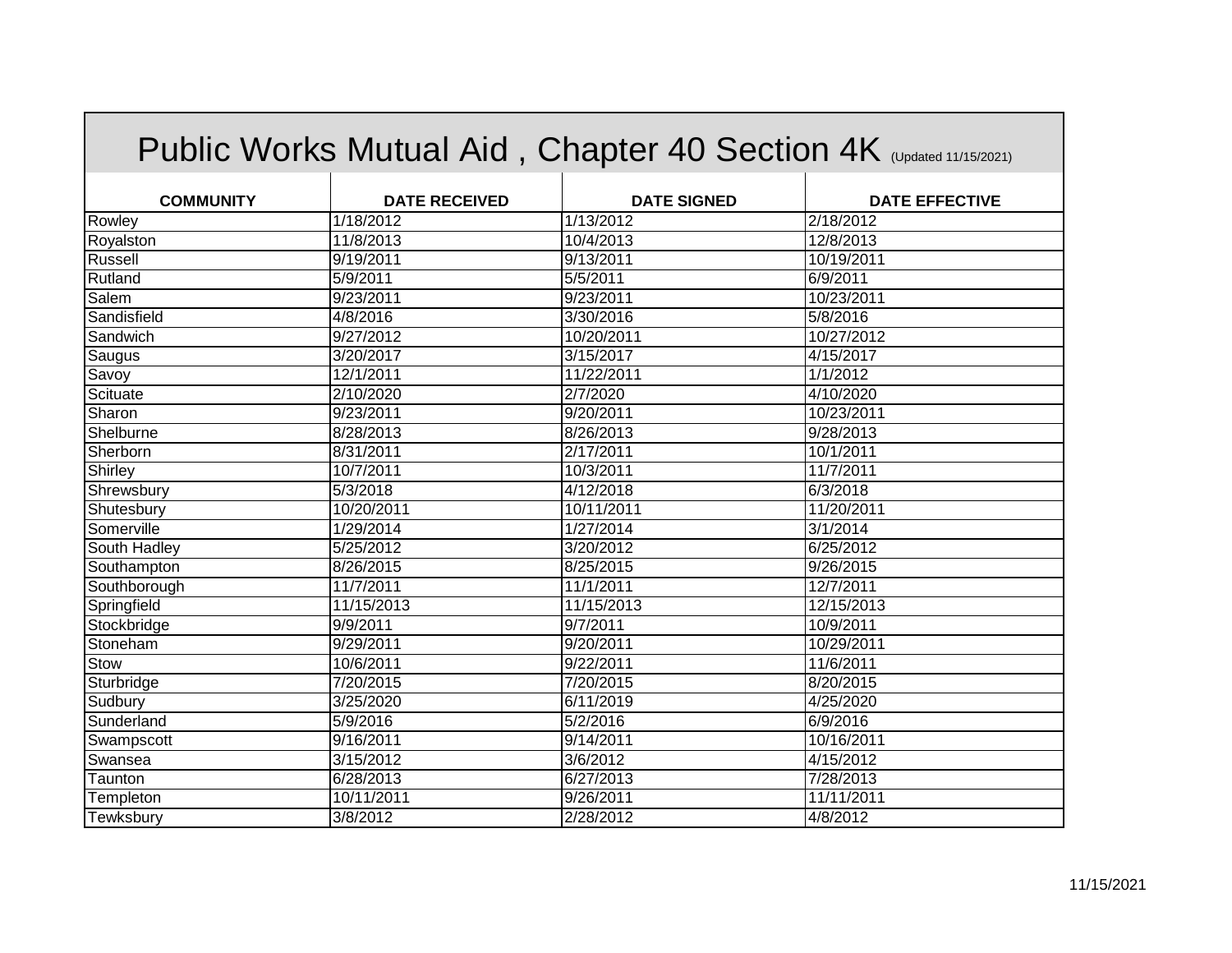|                     |                        | Public Works Mutual Aid, Chapter 40 Section 4K (Updated 11/15/2021) |                       |
|---------------------|------------------------|---------------------------------------------------------------------|-----------------------|
| <b>COMMUNITY</b>    | <b>DATE RECEIVED</b>   | <b>DATE SIGNED</b>                                                  | <b>DATE EFFECTIVE</b> |
| <b>Tisbury</b>      | 10/2/2014              | 7/29/2014                                                           | 11/2/2014             |
| Tolland             | 11/10/2011             | 10/17/2011                                                          | 12/10/2011            |
| <b>Topsfield</b>    | 4/20/2017              | 4/10/2017                                                           | 5/20/2017             |
| Townsend            | 9/30/2011              | 9/27/2011                                                           | 10/30/2011            |
| Tyngsborough        | 10/24/2011             | 7/11/2011                                                           | 11/24/2011            |
| Tyringham           | 11/2/2011              | 10/26/2011                                                          | 12/2/2011             |
| Upton               | 6/22/2012              | 6/19/2012                                                           | 7/22/2012             |
| <b>Uxbridge</b>     | 2/28/2021              | 2/22/2021                                                           | 3/28/2021             |
| Wakefield           | 9/14/2011              | 9/12/2011                                                           | 10/14/2011            |
| Wales               | 3/31/2012              | 3/27/2012                                                           | 5/1/2012              |
| Wareham             | 9/23/2011              | 9/13/2011                                                           | 10/23/2011            |
| Warwick             | 9/12/2011              | 9/6/2011                                                            | 10/12/2011            |
| Washington          | 10/11/2011             | 9/26/2011                                                           | 11/11/2011            |
| Watertown           | 2/19/2019              | 2/16/2019                                                           | 3/19/2019             |
| Wayland             | 10/15/2013             | 9/9/2013                                                            | 11/15/2013            |
| Webster             | 12/5/2013              | 11/18/2013                                                          | 1/5/2014              |
| Wellfleet           | 11/9/2011              | 10/11/2011                                                          | 12/9/2011             |
| Wendell             | 9/23/2011              | 8/20/2011                                                           | 10/23/2011            |
| Wenham              | 10/11/2016             | 10/4/2016                                                           | 11/11/2016            |
| West Boylston       | 9/19/2011              | 9/15/2011                                                           | 10/19/2011            |
| West Bridgewater    | 11/23/2011             | 11/1/2011                                                           | 12/23/2011            |
| West Brookfield     | $\frac{9}{26}$ /2011   | 9/20/2011                                                           | 10/26/2011            |
| West Springfield    | 3/15/2012              | 3/9/2012                                                            | 4/15/2012             |
| West Stockbridge    | 5/14/2013              | 4/1/2013                                                            | 6/14/2013             |
| <b>West Tisbury</b> | 7/18/2014              | 7/9/2014                                                            | 9/18/2014             |
| Westborough         | 7/13/2016              | 6/29/2016                                                           | 8/13/2016             |
| Westfield           | 1/19/2014              | 12/19/2013                                                          | 2/19/2014             |
| Westford            | 1/27/2012              | 1/24/2012                                                           | 2/27/2012             |
| Westhampton         | 10/9/2014              | 10/8/2014                                                           | 11/9/2014             |
| Westminster         | $\overline{5/19/2021}$ | 4/26/2021                                                           | 6/19/2021             |
| Weston              | 10/17/2011             | 10/11/2011                                                          | 11/17/2011            |
| Westwood            | 6/8/2012               | 6/4/2012                                                            | 7/8/2012              |